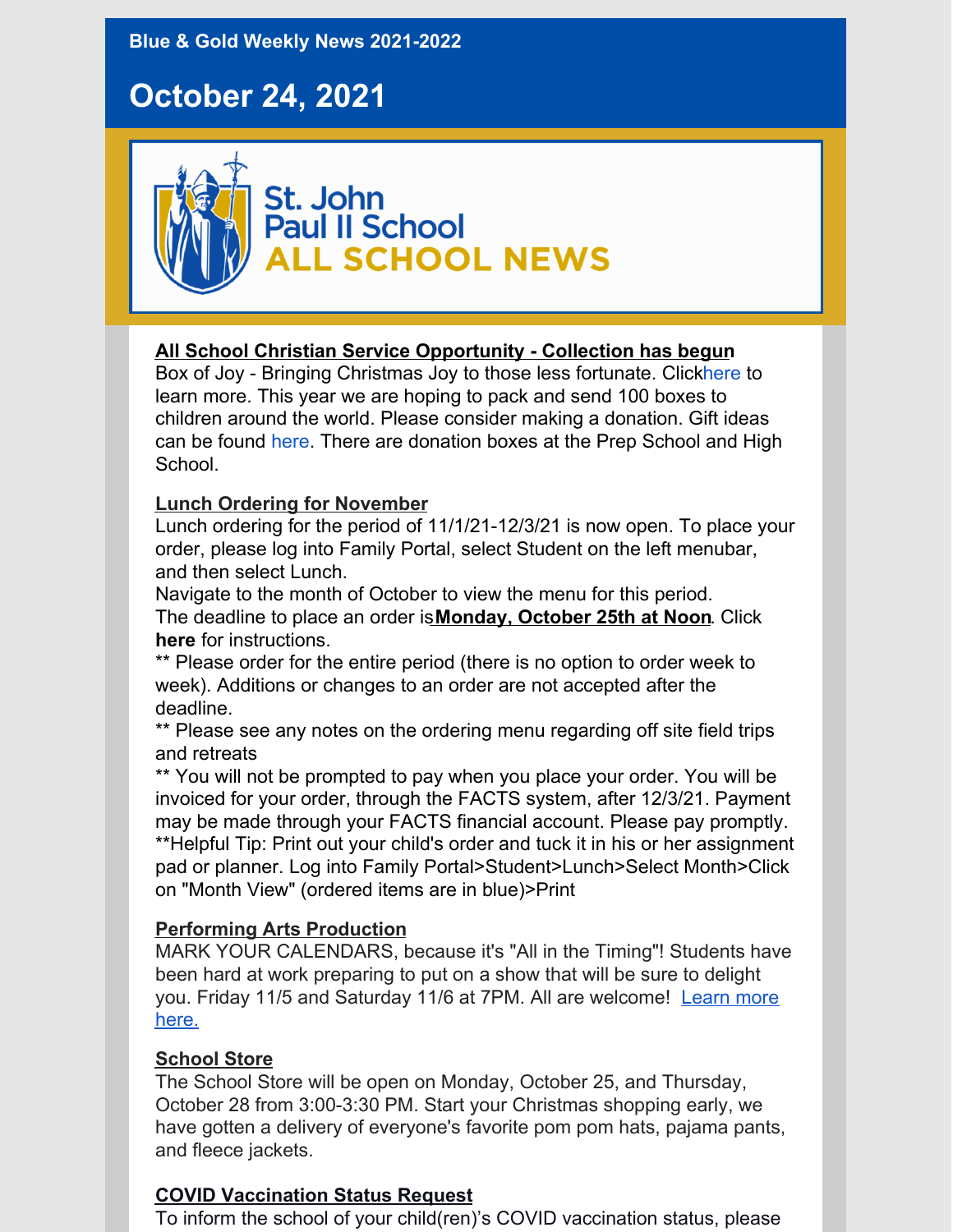complete the following form: <https://forms.gle/LQDLqFBkuZDH6kWN9>

#### **COVID Testing Authorization**

JPII participates in the state's COVID-19 testing program in order to avoid lengthy quarantines for students and staff who have been identified as a close contact of someone in the school and are also asymptomatic. Parents must provide consent to utilize the testing [program.](https://www.cic-health.com/consent/ma?district=null#consent) Provide your consent online here.



## St. John **Paul II School** REPARATORY DIVISION NEWS

#### **High School Division Winter Sports Meeting**

The meeting will take place in person, on Tuesday, November 16, at 5:00 PM in the auditorium. This meeting is for Grades 7-12 students interested in playing Boys Hockey, Girls Hockey, Boys/Girls Basketball, or Swim at the high school level.

#### **Come Learn More About JPII High School Division**

Preview Evening, Thursday, November 4, 6:00 PM In-person Speak with administrators, students, and parents, and explore the range of JPII programs and opportunities. Learn about academic offerings, college counseling program, spiritual life, athletics, arts, clubs and activities, and the admissions and financial aid process. Click [here](https://forms.gle/YZA69i9fCoZ9XZjeA) to register. This event will take place in the Academic Resource Center located in the High School Division.

#### **Lunch Volunteers Needed!**

Click [here](https://www.signupgenius.com/go/70a0d48a4ab23a6f58-sfxp) to learn more.

Volunteers Needed: Halloween Dance Please click [here](https://www.signupgenius.com/go/70A0D48A4AB23A6F58-20211029) to learn more.

### **THIS WEEK**

**Monday, October 25** No Assembly; Cultural Enrichment at 1:30 PM

**Tuesday, October 26** Grade 5 and Grade 8 Buddy Lunch

#### **Friday, October 29** Halloween Dance, 7:00 – 9:00 PM

(Grades 6-8)

## **LOOKING AHEAD**

#### **Monday, November 1** No Assembly All Saints Day Mass, 10:00 AM

**Tuesday, November 2** No Study Hall HSA Meeting, 6:30 PM

**Wednesday, November 3** Grade 8 to JPII, 9-10:15 AM

#### **Thursday, November 4** JPII High School Division Preview Night, 6:00 P.M. (details above)

**Friday, November 5** Cultural Enrichment, 1:00 PM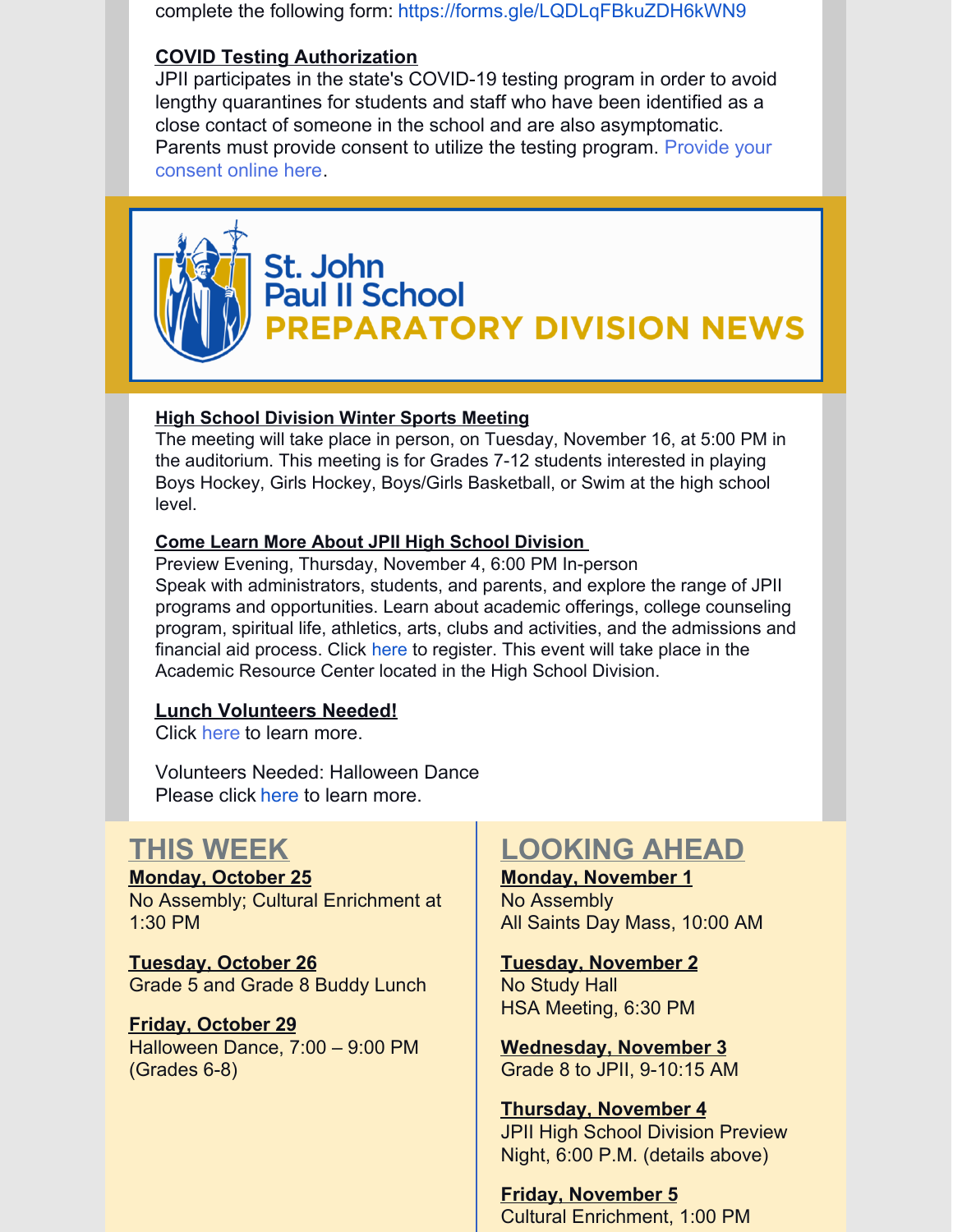

# St. John<br>Paul II School **GH SCHOOL DIVISION NEWS**

#### **Absences**

When a student is absent from or tardy to school for any reason, telephone/email notification to the School Office by parent or guardian is required between 7:30 a.m. and 8:15 a.m. on each day that the absence occurs. Email notification should be sent to Mrs. Keras at mkeras@jpiihyannis.org. *In addition*, when a student returns after an absence, a note of excuse signed by the parent or guardian must include the student's name, the date, days of absence, and reason for absence. This signed note must be presented at the School Office upon arrival. Thank you for your assistance.

#### **High School Division Winter Sports Meeting**

The meeting will take place in person, on Tuesday, November 16, at 5:00 PM in the auditorium. This meeting is for Grades 7-12 students interested in playing Boys Hockey, Boys/Girls Basketball, or Swim at the high school level.

#### **Christian Service Opportunity**

Cape Organization for the Rights of the Disabled has asked for our students help with a Halloween party on October 30 from 2-4 PM. See Mr. Lynch for more information.

#### **Guidance Department News**

Southeast MA Catholic School College, Tuesday, October 26, 6:00 - 8:00 PM. St. John Paul II School is partnering with Bishop Stang and Cardinal Spellman to host a virtual college fair. Registration is required and is now open. Click [here](https://catholicma.educationconnectlive.com/) to register.

Click [here](https://www.youtube.com/watch?v=IFjQZRmi988) for the video previewing the event, how to access the colleges, and how to get the most out of your evening. The video is very informative and a must to have an enjoyable and successful experience!

#### **PSAT School Day, October 26**

All freshmen, sophomores, and juniors will take the PSAT test on the morning of Tuesday, October 26, at school; they will finish before lunch, then attend their afternoon classes. Seniors will have a late start--all seniors must be at school by the start of X-Block, at 11:28 am. Any student who participates in sports or extracurricular activities must attend school on October 26. Students should bring two #2 pencils and a calculator to school on testing day.

#### **AP Exam Invoices**

AP Exam invoices were emailed to parents earlier this week. Payment is due by October 31st. Preferred payment is through your FACTS financial account. However, you may send in payment to the Business Office attention Mrs. Keras. If you have any questions about your invoice, please contact Mark Tanguay at mtanguay@jpiihyannis.org.